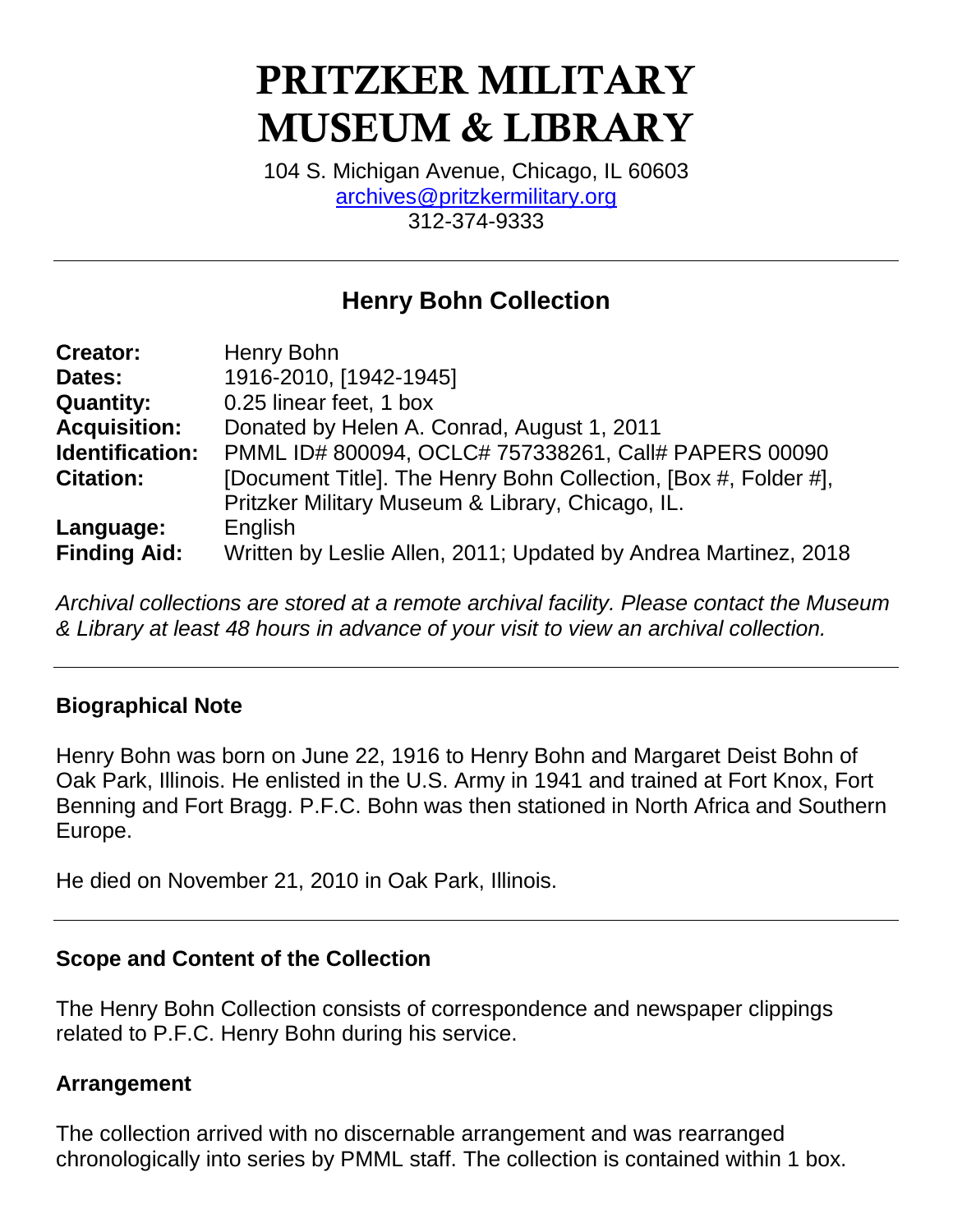The collection is arranged into series according to correspondence and newspaper clippings.

# **Series One: Correspondence, 1942-1943, Box 1**

This series includes letters from Bohn to his parents in Oak Park, Illinois during his training and then his service in Northern Africa. Also included are letters from Bohn's cousin to Bohn's parents and from Bohn to a woman named Alice. Items in this series are arranged chronologically.

#### **Series Two: Newspaper clippings, 1942-1945, Box 1**

This series includes three newspaper clippings from 1942 to 1945 while Bohn was in training and then in Northern Africa. They specifically pertain to Illinois troops of the 6th army corps in North Carolina and medals and ribbons awarded to Lt. Fred Deist of Oak Park, Illinois. Items in folder are arranged chronologically.

#### **Rights**

Copyrights held by Helen A. Conrad were transferred to the Pritzker Military Museum & Library. All other rights are held by the author or publisher. Users assume responsibility for following copyright laws as established by US Code Title 17.

#### **Access**

Researchers must use reproductions of valuable original documents, unless otherwise granted permission by PMML staff.

#### **Related Collections**

Don H. Vanitzian Collection

# **Key Subjects**

This collection is indexed under the following headings in the Library's online catalog. Researchers interested in materials about related topics, persons, or places should search the catalog using these subject headings.

#### **Names**

Bohn, Henry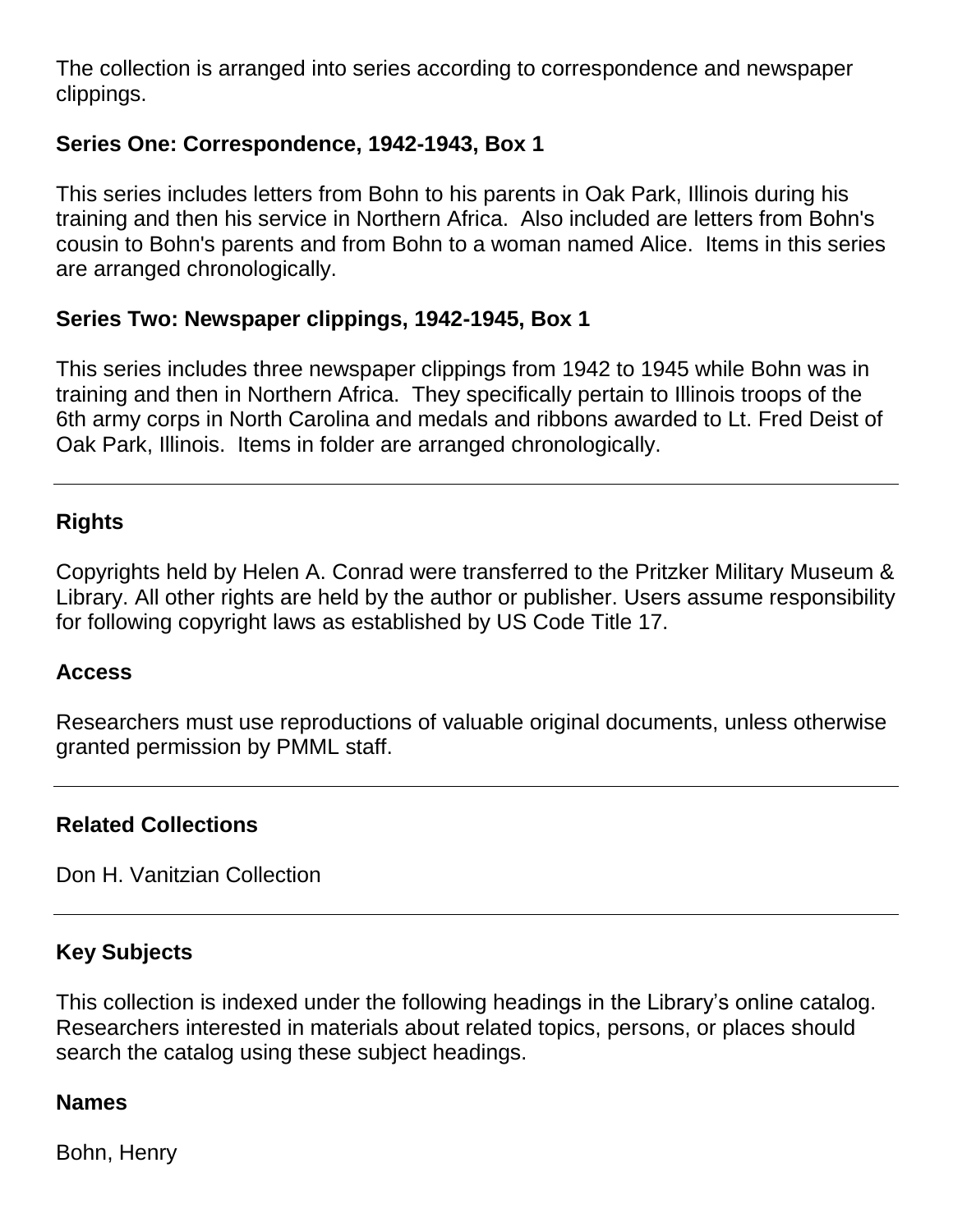# **Subjects**

Camp Pickett (VA) Camp Sutton (NC) Fort Benning (GA) Fort Bragg (NC) Fort Knox (KY) United States - - Army World War, 1939-1945 - - Africa, North World War, 1939-1945 - - Correspondence

# **Container List**

| <b>Box</b> | <b>Folder</b> | Item ID#  | <b>Title</b>                    | <b>Dates</b> |
|------------|---------------|-----------|---------------------------------|--------------|
|            |               |           | <b>Series 1: Correspondence</b> | 1942-1943    |
| 1          | 1             |           | Henry Bohn to Mom and Dad       | 1942         |
|            |               | 800094001 | Letter to Mom and Dad           | May-42       |
|            |               | 800094002 | Letter to Mom and Dad           | 28-May-42    |
|            |               | 800094003 | Letter to Mom and Dad           | 5-Jun-42     |
|            |               | 800094004 | Letter to Mom and Dad           | 12-Jun-42    |
|            |               | 800094005 | Letter to Mom and Dad           | 17-Jun-42    |
|            |               | 800094006 | Postcard to Mom and Dad         | 23-Jun-42    |
|            |               | 800094007 | Letter to Mom and Dad           | 25-Jun-42    |
|            |               | 800094008 | Letter to Mom and Dad           | 30-Jun-42    |
|            |               | 800094009 | Postcard to Mom and Dad         | $6$ -Jul-42  |
|            |               | 800094010 | Letter to Mom and Dad           | 9-Jul-42     |
|            |               | 800094011 | Letter to Mom and Dad           | 14-Jul-42    |
|            |               | 800094012 | Letter to Mom and Dad           | 19-Jul-42    |
|            |               | 800094013 | Postcard to Mom and Dad         | 22-Jul-42    |
|            |               | 800094014 | Postcard to Mom and Dad         | 24-Jul-42    |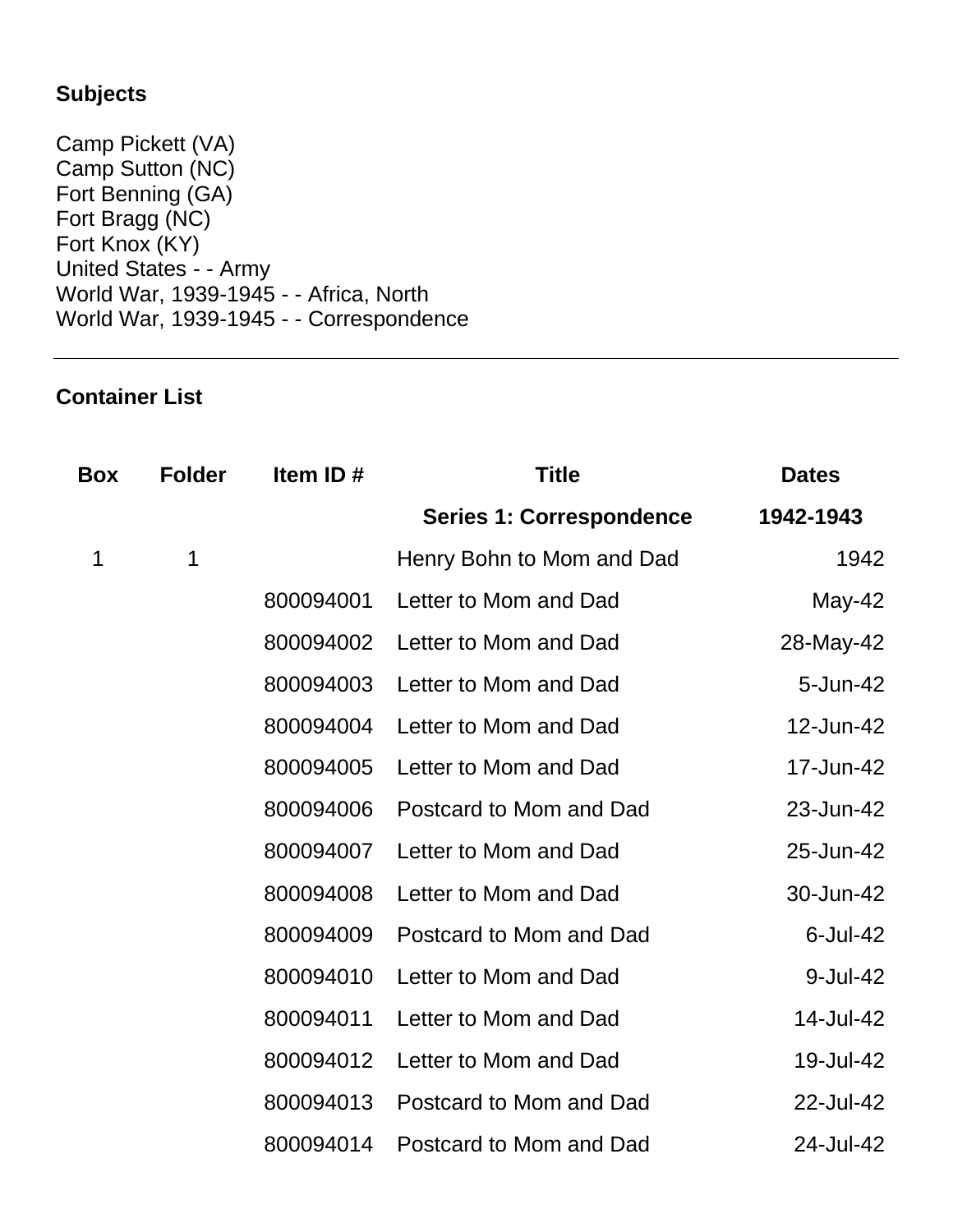| 800094015 | Postcard to Mom and Dad                      | 25-Jul-42   |
|-----------|----------------------------------------------|-------------|
| 800094016 | Postcard to Mom and Dad                      | 2-Aug-42    |
| 800094017 | Letter to Mom and Dad, no.3                  | 10-Aug-42   |
| 800094018 | Postcard to Mom and Dad, no.4                | 15-Aug-42   |
| 800094019 | Letter to Mom and Dad, no.5                  | 16-Aug-42   |
| 800094020 | Postcard to Mom and Dad, no.6                | 19-Aug-42   |
| 800094021 | Letter to Mom and Dad, no.1                  | $5-Sep-42$  |
| 800094022 | Letter to Mom and Dad, no.2                  | 12-Sep-42   |
| 800094023 | Letter to Mom and Dad                        | 17-Sep-42   |
| 800094024 | Letter to Mom and Dad, no.3                  | 23-Sep-42   |
| 800094025 | Postcard to Mom and Dad, no.4                | 30-Sep-42   |
| 800094026 | Letter to Mom and Dad                        | 3-Oct-42    |
| 800094027 | Letter to Mom and Dad, no. 6                 | 7-Oct-42    |
| 800094028 | Postcard to Mom and Dad                      | 11-Oct-42   |
| 800094029 | Letter to Mom and Dad                        | 15-Oct-42   |
| 800094030 | Letter to Mom and Dad                        | 7-Nov-42    |
| 800094031 | Letter to Mom and Dad, no.2                  | 27-Nov-42   |
| 800094032 | Letter to Mom and Dad with<br>Postcard, no.3 | 11-Dec-42   |
| 800094033 | Letter to Mom and Dad, no.1                  | 12-Dec-42   |
| 800094034 | Letter to Mom and Dad, no.1                  | 12-Dec-42   |
|           | Henry Bohn to Mom and Dad                    | 1943        |
| 800094035 | Letter to Mom and Dad, no.6                  | 13-Jan-43   |
| 800094036 | Letter to Mom and Dad, no.7                  | $3$ -Feb-43 |
| 800094037 | Letter to Mom and Dad, no.8                  | 13-Feb-43   |
| 800094038 | Letter to Mom and Dad, no.9                  | 24-Feb-43   |
| 800094039 | Letter to Mom and Dad, no.10                 | 4-Mar-43    |

**2 Henry Bohn to Mom and Dad 1943**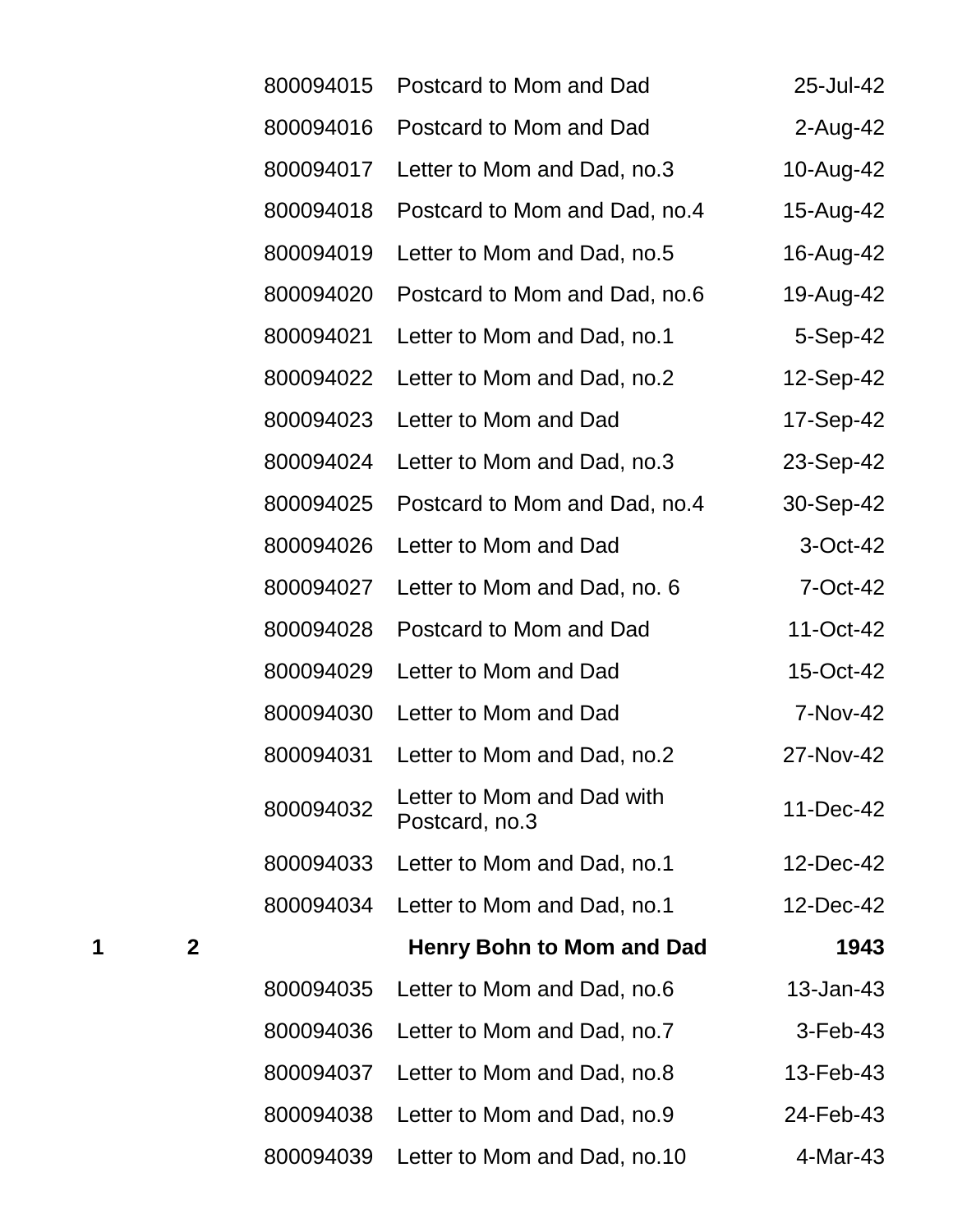| 800094040 | Letter to Mom and Dad, no. 11 | 16-Mar-43   |
|-----------|-------------------------------|-------------|
| 800094041 | Letter to Mom and Dad, no.12  | 26-Mar-43   |
| 800094042 | Letter to Mom and Dad, no.13  | $4-Apr-43$  |
| 800094043 | V-Mail to Mom and Dad, no.14  | 14-Apr-43   |
| 800094044 | V-Mail to Mom and Dad, no.15  | 19-Apr-43   |
| 800094045 | V-Mail to Mom and Dad, no.16  | 29-Apr-43   |
| 800094046 | Letter to Mom and Dad, no.17  | $2$ -May-43 |
| 800094047 | Letter to Mom and Dad, no.18  | 9-May-43    |
| 800094048 | Letter to Mom and Dad, no.20  | 29-May-43   |
| 800094049 | V-Mail to Mom and Dad, no.21  | $6$ -Jun-43 |
| 800094050 | Letter to Mom and Dad, no.22  | 10-Jun-43   |
| 800094051 | V-Mail to Mom and Dad, no.23  | 15-Jun-43   |
| 800094052 | Letter to Mom and Dad, no.24  | 24-Jun-43   |
| 800094053 | Telegram to Mom and Dad       | 27-Jun-43   |
| 800094054 | V-Mail to Mom and Dad         | $Jul-43$    |
| 800094055 | V-Mail to Mom and Dad, no.25  | 4-Jul-43    |
| 800094056 | V-Mail to Mom and Dad, no.26  | 15-Jul-43   |
| 800094057 | V-Mail to Mom and Dad, no.27  | 18-Jul-43   |
| 800094058 | V-Mail to Mom and Dad, no.30  | 9-Aug-43    |
| 800094059 | Letter to Mom and Dad         | 15-Aug-43   |
| 800094060 | V-Mail to Mom and Dad, no.32  | 26-Aug-43   |
| 800094061 | V-Mail to Mom and Dad         | 4-Sep-43    |
| 800094062 | Letter to Mom and Dad, no.34  | 10-Sep-43   |
| 800094063 | V-Mail to Mom and Dad, no.35  | 14-Sep-43   |
| 800094064 | Letter to Mom and Dad, no.36  | 23-Sep-43   |
| 800094065 | V-Mail to Mom and Dad, no.37  | $2$ -Oct-43 |